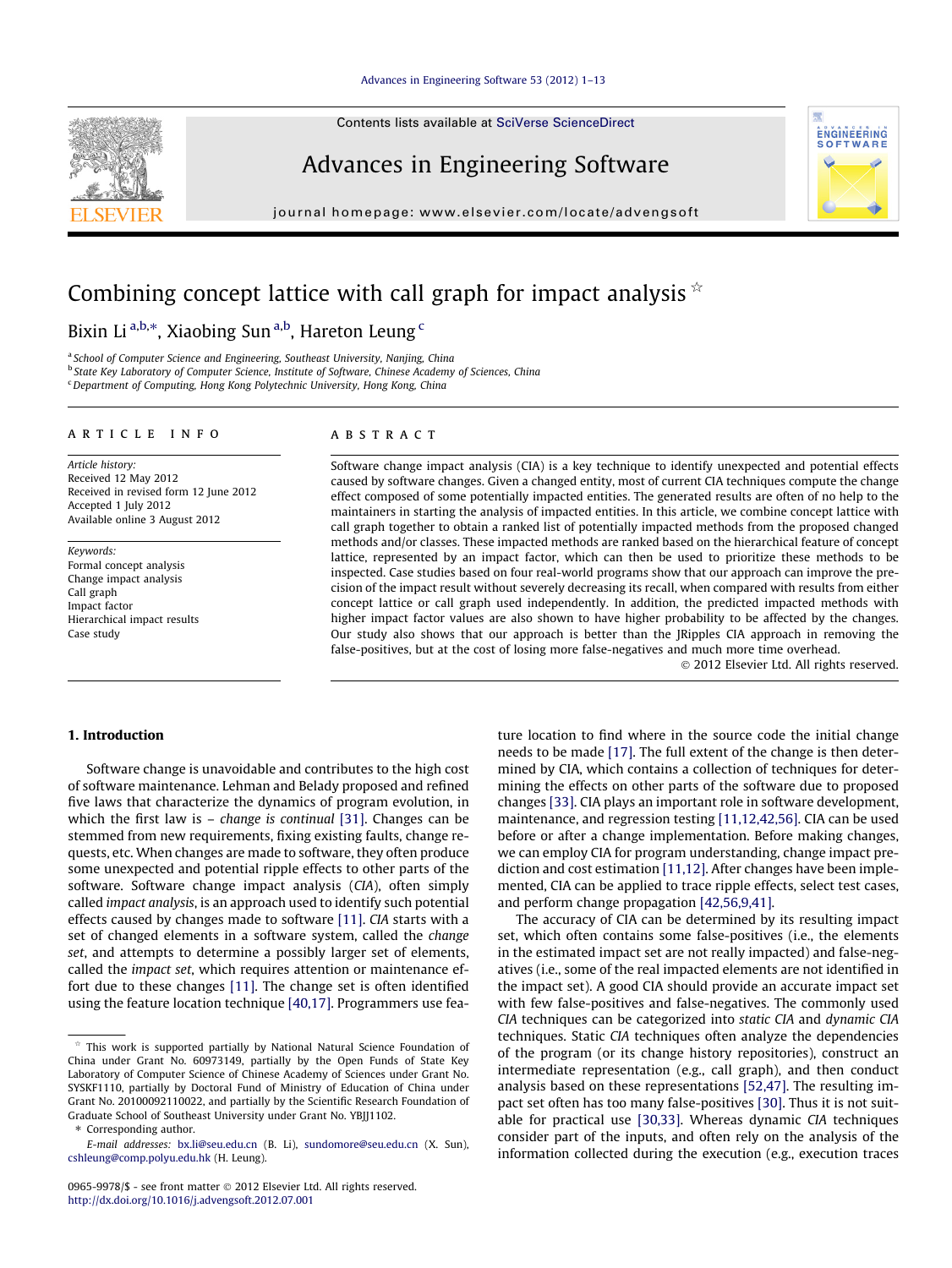information, coverage information) to calculate the impact set [\[30,35,5\]](#page--1-0). The resulting impact set often includes some false-negatives [\[33\].](#page--1-0)

Given a change set, most of current CIA techniques compute the impact set composed of a set of potentially impacted entities. This presents two challenges to maintainers. First, as all the entities in the impact set are assumed to be equally affected, software maintainers do not know which impacted entities should be inspected first. Second, the impact result may contain many false-positives that will waste the maintainers' effort in analysis. But in practice, some entities in the impact set are really affected and need corresponding modifications while some others may be false-positives, which are over-estimated by the CIA technique. Hence, a better CIA technique should compute an impact set that includes the probability of being affected associated with each potentially impacted entity and also achieves a higher precision over traditional CIA techniques, that is, the impact set has fewer false-positives.

In this article, we propose a new CIA technique to solve these challenges. Our CIA technique combines concept lattice [\[18\]](#page--1-0) with call graph [\[32\]](#page--1-0) to compute a ranked list of impact set for method and/or class changes. Given class or method changes, our proposed CIA consists of the following four steps:

- (1) All proposed changes (method changes or class changes) are mapped to class-level changes to facilitate the class-level impact analysis.
- (2) Concept lattice is used to predict class-level changes. According to the inherent hierarchical feature of concept lattice, a ranked list of potentially impacted methods are generated. Each method in the generated impact set is assigned an impact factor (IF) value, which represents its probability to be affected by these class changes.
- (3) Call graph is used to predict the impact set of the methodlevel changes. This step removes the methods which are not dependent on the changed methods from the impact set obtained in Step 2.
- (4) The intersection of the two sets obtained from Step 2 and Step 3 gives the final impact set. The methods in this final impact set are also labeled with the IF values.

The main contributions of this article are as follows:

- We provide a combined approach based on concept lattice and call graph that can remove more false-positives over these two standalone approaches.
- From case studies on four real-world programs, it is shown that our CIA approach improves the precision of the impact set without severely decreasing its recall, when compared to other two standalone approaches.
- The case studies also show the usefulness of the impact factor metric. Impacted methods with higher impact factor values have a lower probability of belonging to false-positives.
- Finally, the accuracy of our CIA approach is empirically compared with the JRipples approach, and the results show that our approach has better precision but a little worse recall and more time overhead.

The rest of the article is organized as follows: in the next section, we provide the background of formal concept analysis and call graph, and the precision and recall measure to assess the CIA technique. In Section [3](#page--1-0), we present the analysis method of concept lattice and call graph to support CIA. In Section [4](#page--1-0), we conduct some case studies to validate the effectiveness of our technique. Then, some related work of CIA techniques and applications of FCA in software maintenance are introduced in Section [5](#page--1-0). Finally, we present our conclusion and future work in Section [6.](#page--1-0)

#### 2. Background

We first introduce some basic knowledge about concept lattice and call graph, two common representations of a system. Then, we will discuss two measures from information retrieval [\[57\]](#page--1-0), namely precision and recall, used to compare the accuracy of CIA techniques.

#### 2.1. Formal concept analysis

Formal Concept Analysis (FCA) is a field of applying mathematics based on the schematization of concept and conceptual hierarchy [\[18\]](#page--1-0). FCA is used to study the relation between entities and entity properties to infer a hierarchy of concepts [\[18\].](#page--1-0) The basic notions of FCA include formal context and formal concept, which are defined as follows:

Definition 1. [Formal Context] A formal context is defined as a triple  $\mathbb{K} = (\mathcal{O}, \mathcal{A}, \mathcal{R})$ , where  $\mathcal R$  is a binary relation between a set of formal objects  $O$  and a set of formal attributes A. Thus  $R \subseteq O \times A$ .

Definition 2. [Formal Concept] A formal concept is a maximal collection of formal objects sharing common formal attributes, defined as a pair (O,A) with  $0 \subseteq \mathcal{O}$ ,  $A \subseteq \mathcal{A}$ ,  $0 = \tau(A)$  and  $A = \sigma(0)$ , where  $\tau(A) = \{o \in \mathcal{O} | \forall a \in A : (o, a) \in \mathcal{R}\}\wedge \sigma(O) = \{a \in \mathcal{A} | \forall o \in O :$  $(o,a) \in \mathcal{R}$ .

 $\tau(A)$  is said to be the *extent* of the concept and  $\sigma(0)$  is said to be its intent. Relation between concepts often forms a partial order on the set of all concepts. We often use subconcept to construct a concept lattice [\[18\]](#page--1-0):

**Definition 3.** [Subconcept] Given two concepts  $(O_1, A_1)$  and  $(O_2, A_2)$ of a formal context,  $(O_1, A_1)$  is called the subconcept of  $(O_2, A_2)$ , provided that  $O_1 \subseteq O_2$  (or  $A_1 \supseteq A_2$ ). We usually denote such relation as:  $(O_1, A_1) \leqslant (O_2, A_2) \iff O_1 \subseteq O_2 \iff A_1 \supseteq A_2$ 

The set of all concepts of a formal context forms a partial order. Birkhoff has found that it was also a complete lattice [\[8\],](#page--1-0) defined as follows.

**Definition 4.** [Concept Lattice] The concept lattice  $\mathcal{L}(C_0)$  is a complete lattice.  $\mathcal{L}(C_0) = \{ (O, A) \in 2^{\mathcal{O}} \times 2^{\mathcal{A}} | O = \tau(A) \wedge A = \sigma(O) \}$ , where infimum and supremum of two concepts  $(O_1, A_1)$  and  $(O_2, A_2)$  are defined as:  $(O_1, A_1) \wedge (O_2, A_2) = (O_1 \cap O_2, \sigma(O_1 \cap O_2)),$  and  $(O_1, A_1)$  $\vee$  (O<sub>2</sub>,A<sub>2</sub>) = ( $\tau$ (A<sub>1</sub>  $\cap$  A<sub>2</sub>), A<sub>1</sub>  $\cap$  A<sub>2</sub>), respectively.

The complete information for each concept of  $\mathcal{L}(Co)$  is given by their extents and intents. However, if the concepts are all labeled with such complete information, the lattice is really hard to understand. Fortunately, there is a simple way to represent their extents and intents in a more compact form. A lattice element is labeled with  $a \in \mathcal{A}$  ( $o \in \mathcal{O}$ ), if it is the most general (specific) concept having  $a$  (o) in its intent (extent). The lattice element marked with  $a$  is [\[18\]:](#page--1-0)

$$
\mu(a) = \vee \{ co \in \mathcal{L}(Co) | a \in intent(co) \}
$$
\n(1)

In  $(1)$ , intent $(co)$  represents the intent of the concept  $co$ . And it indicates that all concepts smaller than  $\mu(a)$  have a in its intent. Similarly, the lattice element marked with o is:

Table 1 Formal context.

|                | M1 |                                                       |          |                   |                   |          |          | M2 M3 M4 M5 M6 M7 M8 M9 M10 M11 M12 |          |          |
|----------------|----|-------------------------------------------------------|----------|-------------------|-------------------|----------|----------|-------------------------------------|----------|----------|
|                |    | $C1 \times \times \times \times \times \times \times$ |          |                   |                   |          |          |                                     |          |          |
|                |    | $C2 \times \times \times \times \times \times$        |          |                   |                   | $\times$ |          |                                     | $\times$ |          |
| $C3 \times$    |    |                                                       |          | $\times$ $\times$ |                   |          | $\times$ |                                     |          |          |
| C <sub>4</sub> |    |                                                       | $\times$ |                   |                   | $\times$ |          |                                     |          |          |
| C <sub>5</sub> |    |                                                       |          |                   | $\times$ $\times$ |          |          | $\times$ $\times$ $\times$          |          |          |
| С6             |    |                                                       |          |                   |                   |          |          | $\times$                            | $\times$ | $\times$ |